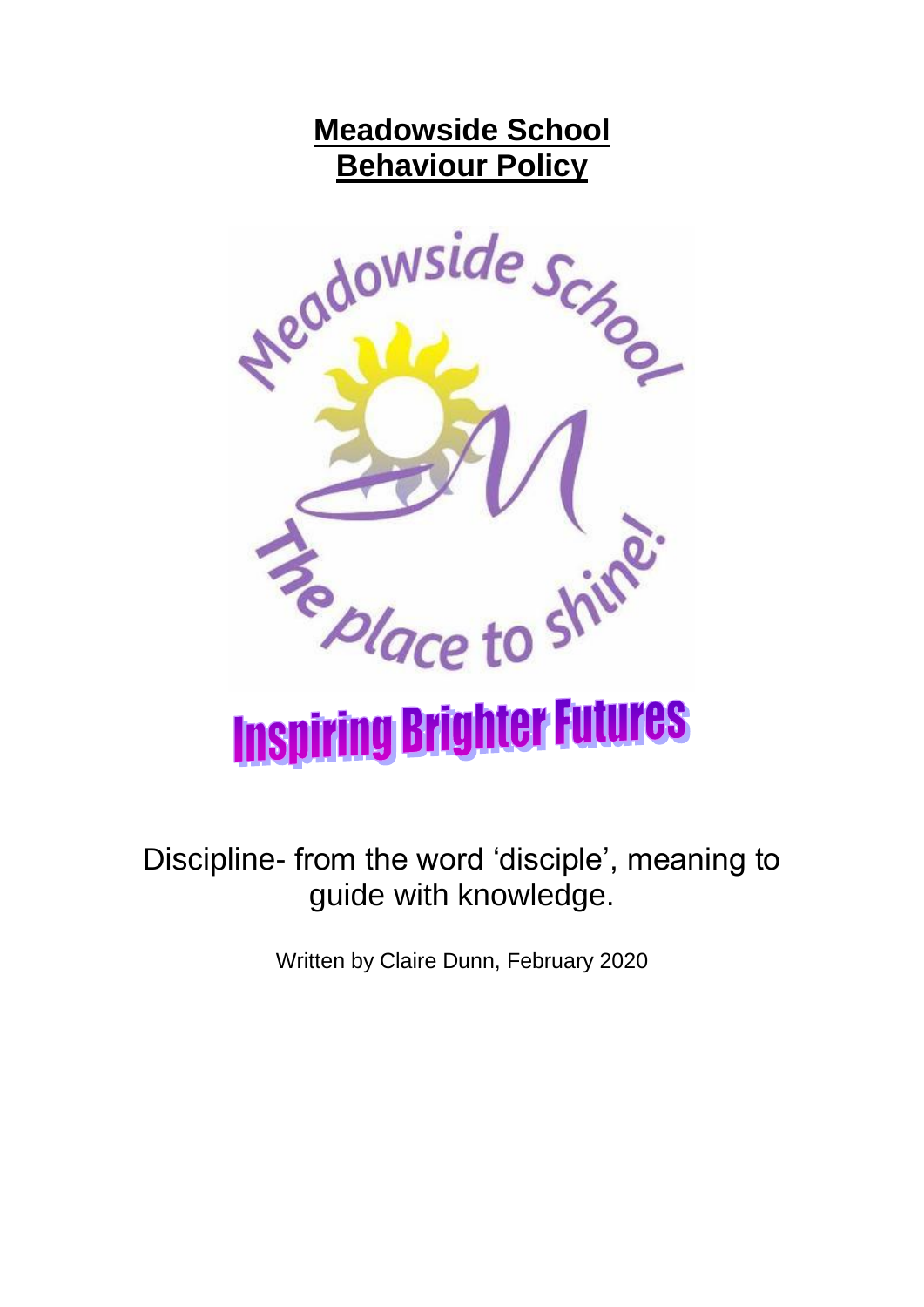#### **Rationale**

Meadowside School prepares pupils to achieve a fulfilling adult life where they are able to access as many relevant opportunities as possible. In order to do this, they need to be as self-sufficient as possible when it comes to managing their own behaviour. Teaching pupils to self-manage is an integral part of the curriculum which promotes appropriate and relevant social skills to all pupils, allowing them to participate as fully as they are able, in the school, at home and in society. Supporting behaviour is most effectively done with consistency, high expectation and in line with the law. This policy outlines these expectations.

In light of the Covid 19 pandemic, these temporary amendments must be applied to this policy and will be reviewed regularly in line with Government, DfE and Public Health England advice. In due course, these considerations will be removed and the previous policy will stand.

- Incidents of challenging behaviour are likely to increase as pupils return to school, and, social distancing, reduced sensory support (because of limited space and resources) and some de-escalation techniques are likely to compound this further. To mitigate this, some PPE is available to school staff who may need to engage in restrictive physical intervention, staffing levels are relatively high, and parents have been asked to prepare their child as much as possible, for the changes in the school environment. Full PPE should be worn where RPI is necessary, staff should not wait to don PPE before intervening in an emergency, PPE should be worn if an incident is escalating and RPI looks likely.
- Dynamic and formal risk assessments of individual pupil needs and behaviour both in and out of school have been, and continue to be carried out.
- The DfE has issued some temporary changes to the practise relating to pupil exclusions from school. This mainly relates to timescales and virtual meetings. See 'Statutory guidance Changes to the school exclusion process during the coronavirus (COVID-19) outbreak' Updated 29 May 2020.
- Parents need to exercise extra diligence when it comes to supplying their child's medication to school. If lack of medication is likely to increase the likelihood that unacceptable breaches of covid-19 precautions, the parent will be required to attend school to provide the medication, or the child may be required to accompany the parent home to take their medication before they can be brought back to school.
- Staff are required to keep up to date with Government guidance and the school risk assessment as they update, and apply the advice alongside this policy.

#### **Principles**

At Meadowside School it is recognised that there is no single strategy or technique for managing behaviour that meets all pupils' needs, and a strong and consistent approach is essential, using a risk-benefit, impact assessment strategy.

Appropriate behaviour is vital in the school setting, in order to ensure that learning opportunities are maximised. This policy supports an ethos where:

 Pupils are encouraged to take responsibility for their behaviour and become effective self-managers.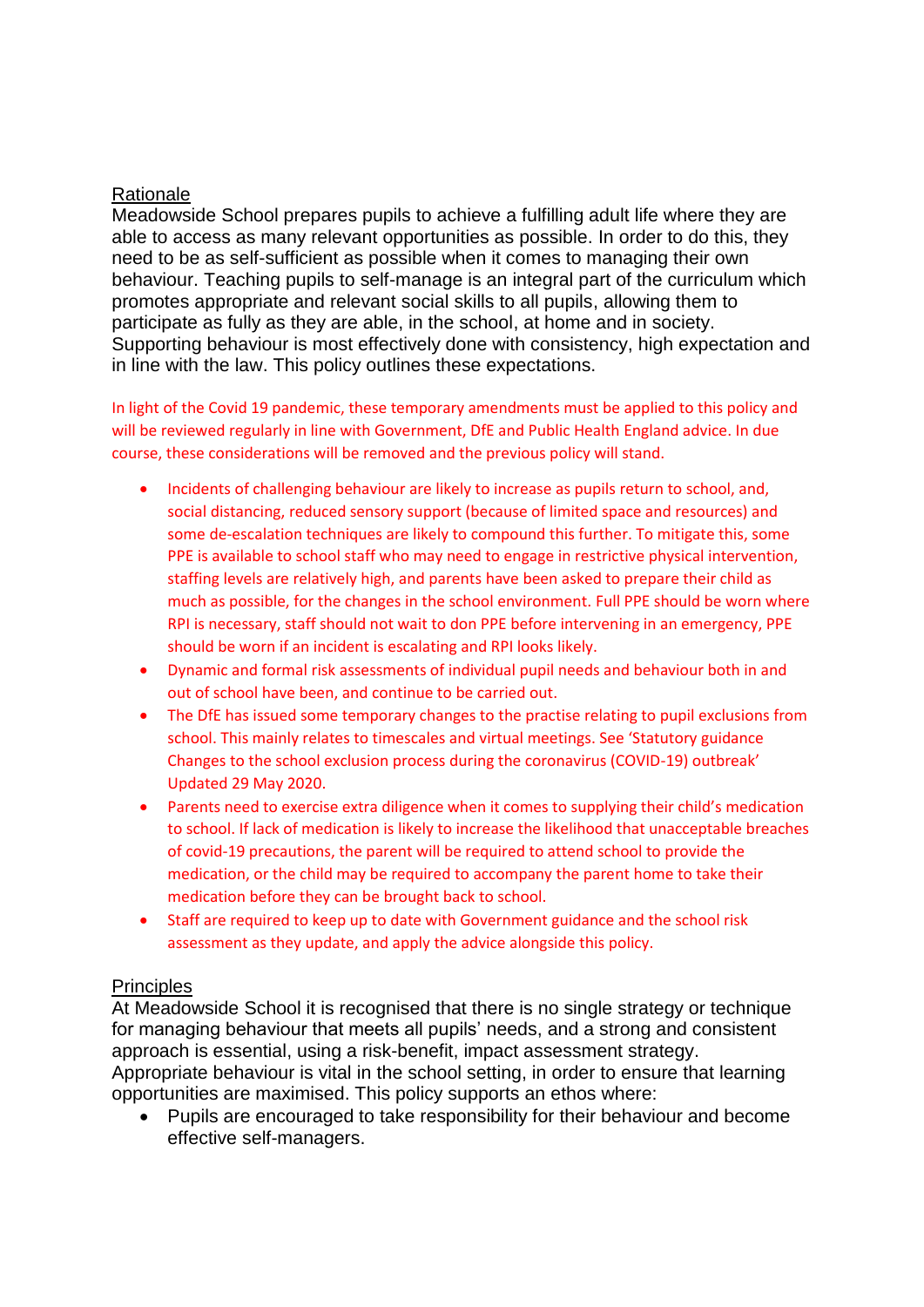- Staff support pupils through establishing appropriate relationships, by promoting conventional or augmentative communication, consistently applying strategies and maintaining high expectations.
- Emphasis is placed on recognising appropriate behaviour.
- Pupils are encouraged to develop high self-esteem and self-discipline.
- The whole school community, including therapists, families and other agencies work to support the child holistically.
- Safeguarding is prioritised.

### Implementation

Although there is a consistently high standard of behaviour required from all pupils, it is acknowledged that not all pupils are able to achieve this standard as readily as others, and therefore require a range of supportive strategies, which are tailor made to meet their individual need.

At Meadowside School we recognise that behaviour is a form of communication, and always seek to equip pupils with words, or augmentative communication that they can use instead of behaviour that challenges, to make their points heard. Supporting pupils to behave appropriately must be done in a consistent manner. To ensure that this is possible, pastoral teachers write, in the first instance, Help Me/Supporting Strategy Sheets, and then, if further support is required (as identified through careful data analysis or a Challenging Behaviour Assessment), a Personal Support Plans (PSP's). These are kept up to date and shared with relevant people. The documents are written following consultation with the pastoral team, or other members of school staff, and the pupil where appropriate, before being agreed with parents (a signed copy of the plan is be kept in the office on the child's file, an electronic copy is uploaded onto School Pod). They are based on careful analysis of behaviour slips which are logged on the web based system School Pod. The pastoral tutor analyses the data and decides which behaviour needs to be targeted as a priority. There is no prescription for which behaviours are prioritised, but pastoral teachers consider duration, impact, severity and frequency of behaviours, before making their decision. It is most effective to address the most challenging behaviours as a priority, rather than to overwhelm the child with trying to deal with all of them at once. Behaviour support documentation is reviewed on a termly basis, or whenever there is a significant change in behaviour, whichever is sooner. In order to build a sound evidence base, it is vital that staff log all behavioural incidents relating to an individual child. In the main, this should be on School Pod. Where there are a lot of incidents, or behaviour is relatively minor, yet concerning, pastoral teachers can use a paper based logging sheet to collect information, for a maximum period of one week. Once a PSP has been written and a 'baseline behaviour' has been established, recording of an individual's behavioural incidents can be personalised. In line with the law, **ALL** incidents which include restrictive physical intervention (RPI), must be logged on School Pod, which is our 'bound book', regardless of whether or not they are also logged on a paper based system. Incidents must be logged as soon as possible, and always within 24 hours.

Meadowside School recognises that proactive approaches are the most effective way to support and promote appropriate behaviour. All members of staff model the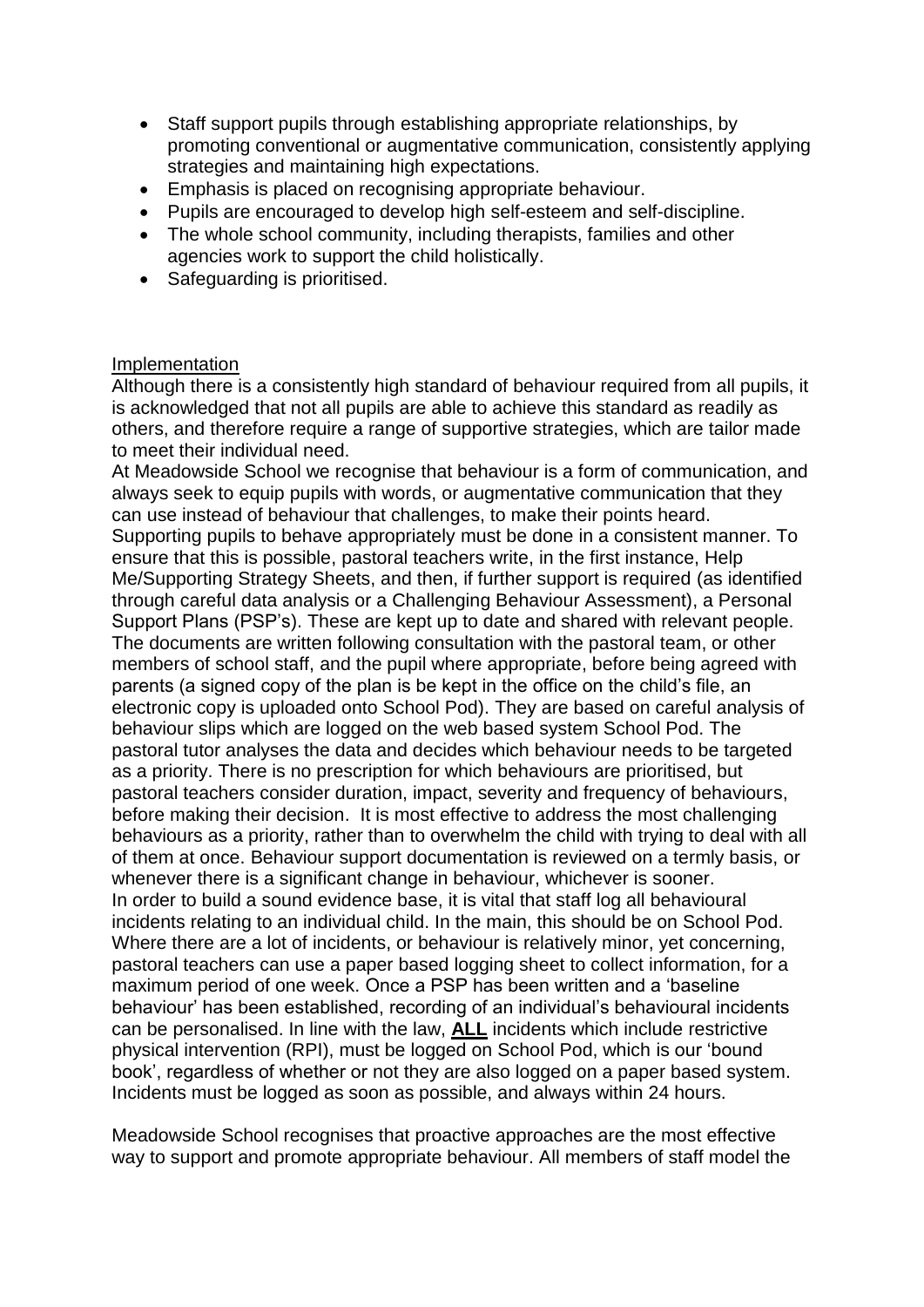desired behaviour at all times. Following consultation with staff and pupils in November 2019, the Meadowside School rules are:

# **Be here Behave**

## **Be ready to learn**

Those consulted felt that the new rules were memorable, and covered all aspects of positive behaviour, including school's the Anti-Bullying message.

In order to support pupils to follow the school rules, a calm atmosphere, which is conducive to engagement and learning is required. To ensure that this is possible all classrooms:

- Are as organised and as tidy as possible
- Visual, and other clutter is kept to a minimum

 Visual schedules and symbols to support communication and understanding Lessons are:

- Engaging and use resources which appeal to individual interests and learning styles
- Well planned and organised
- Accurately pitched, and challenging in a 'low threat' manner.
- Places where active listening and turn taking are taught and promoted.

The school adopts an individual approach to positive reinforcement. The varying needs of the pupils necessitates a reward system that will celebrate and incentivise their positive behaviour. Staff will choose the rewards they consider most appropriate for individual pupils, and are invited to be creative, rewarding pupils in ways which are most appropriate to their learning environment, without compromising any planned strategies. Acceptable rewards include the following:

- Verbal praise
- Dojo's.
- Choice of favourite activity
- Tangible reward e.g. Stickers, stars, special job.
- Going to someone else for praise e.g. Head Teacher.
- Special mentions, certificates or stickers to be awarded in assembly
- Notes, phone calls or other communication with home, which is especially important where pupils have communication difficulties.
- Special treats/outings/events
- Short periods of 'free choice'

It is acknowledged that de-escalating behavioural incidents is not always straightforward, but it is the primary focus of staff to preserve the dignity, wellbeing and learning of all pupils. It is occasionally necessary to support a pupil in crisis by using restrictive physical intervention (RPI). RPI is used as a last resort, and for the shortest, most infrequent way possible. All permanent, employed school staff are trained in Team Teach, which uses a 95% de-escalation, 5% physical intervention approach. Team Teach trains staff to use physical intervention safely, only once, all methods of de-escalation have been exhausted. We acknowledge that sometimes our pupils require staff to 'go the extra mile', so when it comes to de-escalation, if dancing will help, we dance! Training is refreshed regularly, in accordance with the recommendations of the provider, and staff who are not physically able to carry out the 5% physical intervention, are still required to carry out the 95% de-escalation.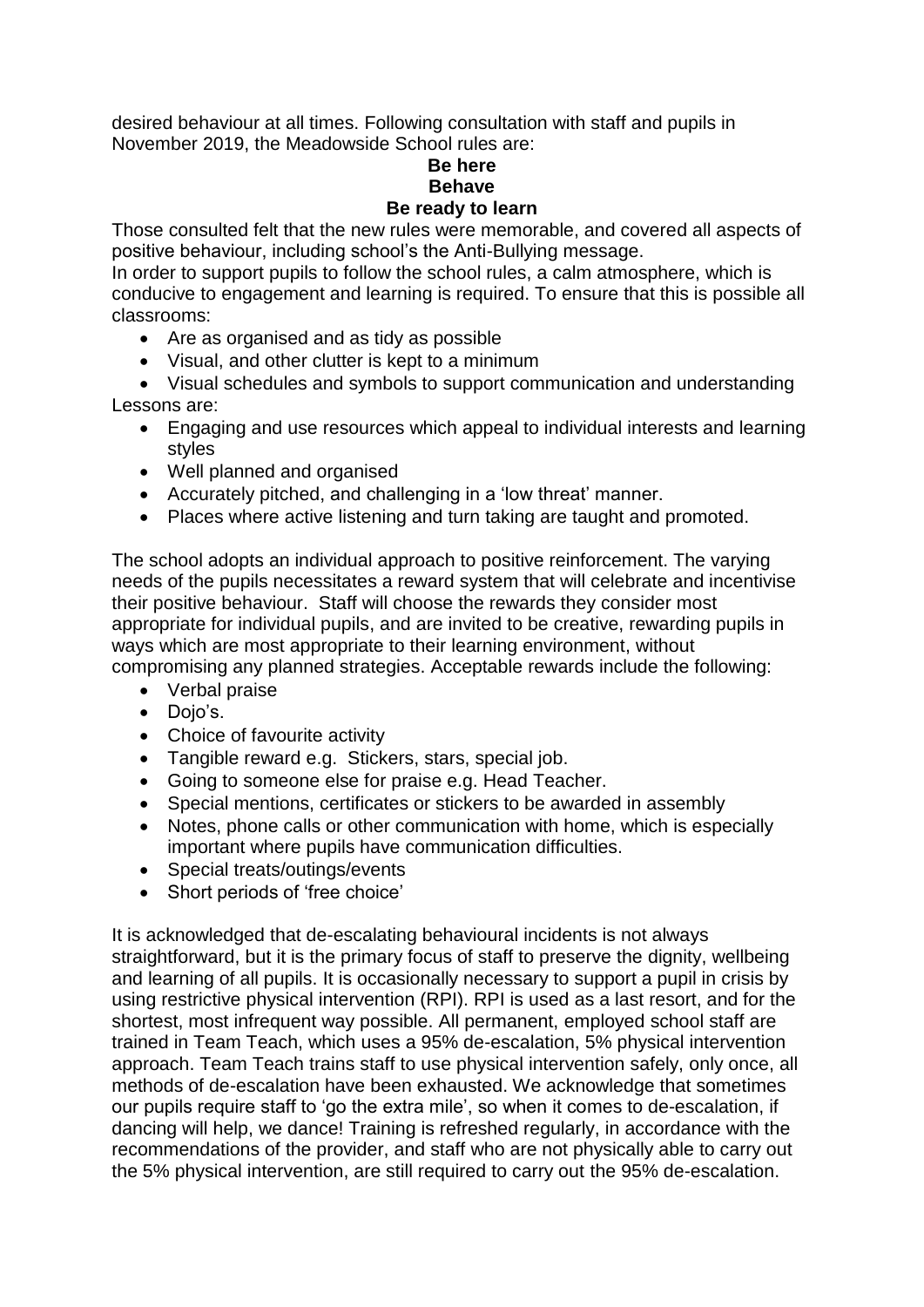The use of RPI must only be used as is reasonable, proportionate and necessary. Meadowside School is compliant with the DfE guidance on the use of reasonable force. *Use of Reasonable Force, DfE, July 2013*

Occasions when it is reasonable, proportionate and necessary to use RPI:

- To separate a fight between pupils (when a verbal warning has been given but not responded to)
- To keep a pupil or pupils safe
- To prevent significant damage to property
- To keep staff or visitors safe
- To preserve the learning environment
- When searching a non-compliant pupil for the following items:
	- $\triangleright$  knives and weapons
	- > alcohol
	- $\triangleright$  illegal drugs
	- $\triangleright$  stolen items
	- $\triangleright$  tobacco and cigarette papers
	- $\triangleright$  fireworks
	- $\triangleright$  pornographic images
	- $\triangleright$  any article that has been or is likely to be used to commit an offence, cause personal injury or damage to property

Restraint cannot be used to search for items banned under the school rules e.g. mobile phones.

Following an incident of challenging behaviour, particularly where RPI has been used, it is essential that both staff and pupils are given the opportunity to debrief. For staff, this may mean taking a short break, getting a drink, being checked by a first aider, or having a conversation with a critical friend, present at the time of the incident, about how the incident unfolded and was dealt with; this is an evaluative process which may lead to alterations being made to a child's PSP. Pupil debrief is personalised to the needs and cognition of the child, and is aimed at repairing relationships and reducing the likelihood of further incidents. It is not punitive and should not happen at a time likely to escalate behaviour again.

### **Sanction**

Meadowside is working towards becoming a sanction free school. Behaviour is best improved through good relationships and pupil accessible communication, so teaching these skills, is far more impactful, and conducive to lifelong learning, than punishing a child. In reality, in the workplace, adults are more likely to spend their lunch breaks redoing a substandard piece work, than sitting outside their boss's office because of poor performance.

| <b>Traditional Sanctions</b> | Meadowside's preferred alternatives                                                                                                                                |
|------------------------------|--------------------------------------------------------------------------------------------------------------------------------------------------------------------|
| Detention or thinking time   | Using break or lunchtime to catch up on<br>missed learning, improve work or attitudes<br>towards learning, or learn new strategies<br>alongside a member of staff. |
| Sending pupils out of class  | Finding a quiet space/alternative work<br>space, preferably inside the classroom,<br>where lesson tasks or calming strategies                                      |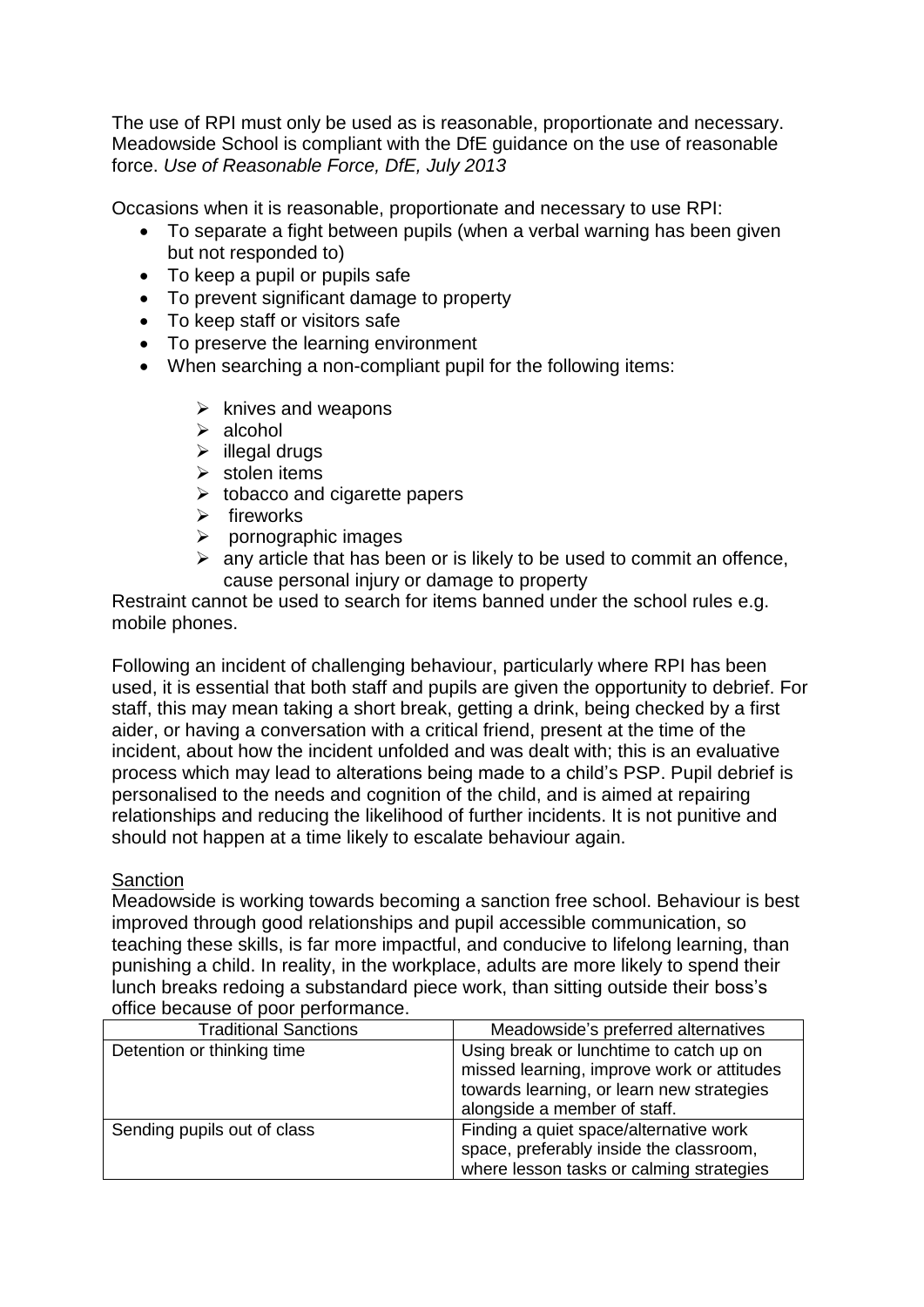|                                                                                             | can be carried out in the setting they are<br>designed to be used in.                                                                                                                                                                                                                                                                                                                                                                                                                                                                  |
|---------------------------------------------------------------------------------------------|----------------------------------------------------------------------------------------------------------------------------------------------------------------------------------------------------------------------------------------------------------------------------------------------------------------------------------------------------------------------------------------------------------------------------------------------------------------------------------------------------------------------------------------|
| Removing privileges, or exclusion from<br>treats, educational visits and special<br>events. | Earning privileges or places on offsite visits<br>in a supportive, pre-planned way. (Pupils<br>may be excluded from activities where their<br>behaviour is likely to pose risk to others or,<br>in the case of offsite visits, the school's<br>reputation, but in these incidences,<br>previous offsite behaviour needs to be<br>considered).<br>SLT must be consulted 2 weeks in advance<br>of a pupil being excluded from a planned<br>educational activity on the grounds of<br>behaviour.                                          |
| Phone calls home with expectation that                                                      | Phone calls home to report positive or                                                                                                                                                                                                                                                                                                                                                                                                                                                                                                 |
| parents apply sanctions.                                                                    | improved behaviour, where effective<br>strategies are shared; or, phone calls home<br>to inform parents about behaviour, in order<br>that they anticipate the mood their child<br>might return home in, and to promote a<br>transparent and consistent approach.                                                                                                                                                                                                                                                                       |
| Banning pupils from favoured/specific                                                       | Including pupils in a broad and balanced                                                                                                                                                                                                                                                                                                                                                                                                                                                                                               |
| lessons.                                                                                    | curriculum, particularly lessons where                                                                                                                                                                                                                                                                                                                                                                                                                                                                                                 |
|                                                                                             | pupils have success and engage well                                                                                                                                                                                                                                                                                                                                                                                                                                                                                                    |
|                                                                                             | (exceptions may be made in light of specific                                                                                                                                                                                                                                                                                                                                                                                                                                                                                           |
|                                                                                             | risks e.g. swimming or cookery)                                                                                                                                                                                                                                                                                                                                                                                                                                                                                                        |
| Segregation or isolation, particularly in a<br>locked room.                                 | Segregation of any sort is not permitted,<br>and the use of a locked room is also<br>strictly forbidden. Pupils may be<br>encouraged to make use of alternate<br>learning spaces, and in order to minimise<br>risk, staff make effective use of space to<br>keep pupils apart in order to avoid triggers,<br>or potential bullying. In some cases, pupils<br>may be directed or escorted to the Mellow<br>Room or other space, in order to maintain<br>the learning environment, reduce risk to<br>others, and preserve their dignity. |
| Restraint                                                                                   | Using restraint in any form, as a sanction, is<br>prohibited. Restraint is used when<br>considered reasonable, proportionate and<br>necessary in accordance with the law.                                                                                                                                                                                                                                                                                                                                                              |
| Exclusion from school                                                                       | Fixed term exclusions may be used as a<br>last resort. It is preferable to keep a child<br>within the school community where<br>possible. Where exclusion is deemed the<br>best option in terms of impact,<br>consideration to the safeguarding and<br>welfare of the child and their family must be<br>considered. Meadowside School does not<br>exclude children or young people who<br>demonstrate challenging behaviour which is<br>likely to result from their diagnosed needs<br>or disabilities. See separate Exclusions        |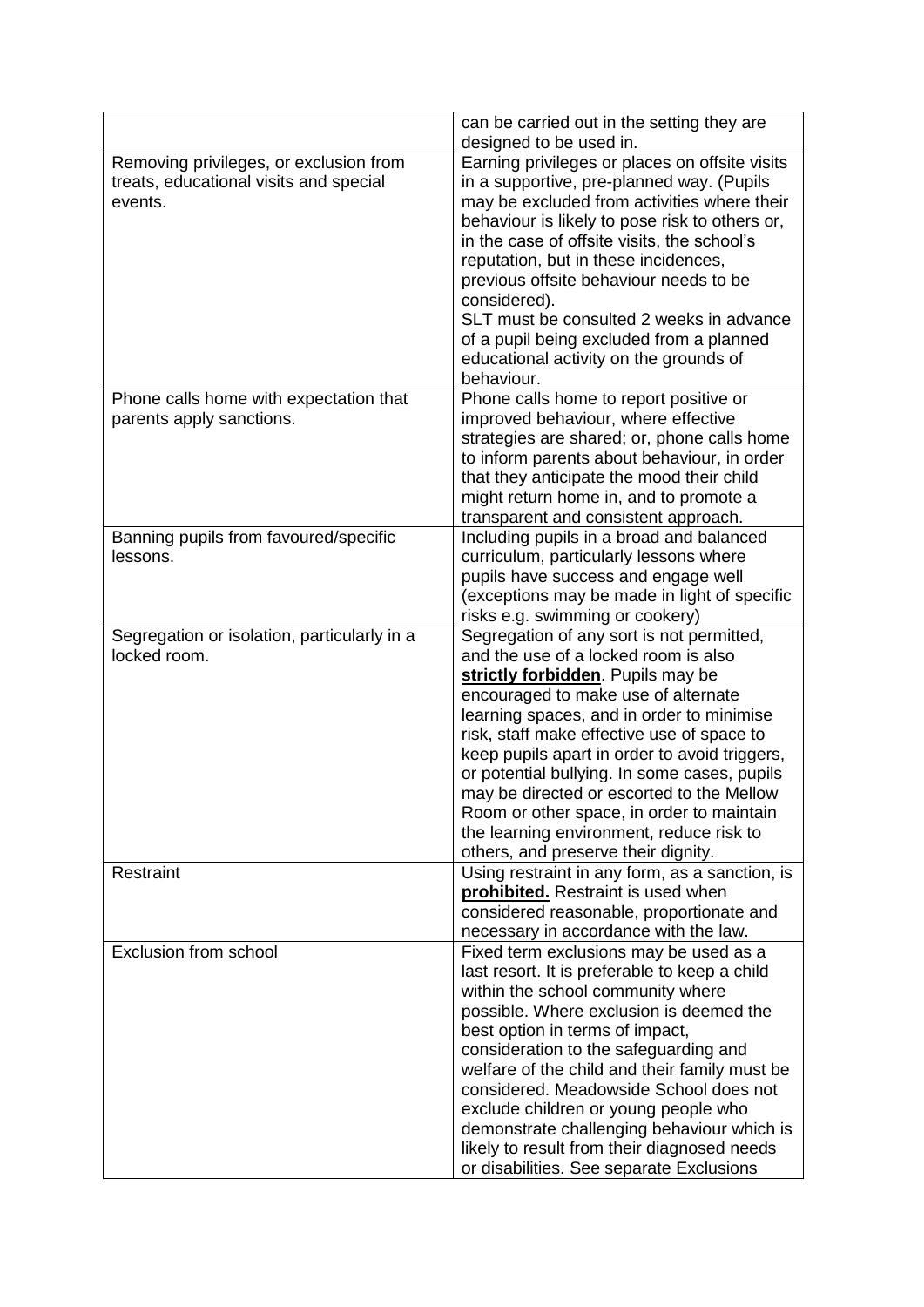| I |  |
|---|--|

Using materials which offend or repulse a child, expose them to the elements, or cause them discomfort in order to discourage or threaten is **not permitted**. It is especially important to consider this in when supporting a child with specific sensory needs, who may find discomfort in things that others do not.

Humiliation of any kind, including name calling 'in jest' or otherwise, **is prohibited.** Photographing, recording (or threatening to) a child displaying inappropriate behaviour is not allowed, for the purposes of collecting evidence, sharing with parents or otherwise. On very rare occasions, it is acknowledged that debrief or post incident learning, may be supported by footage of challenging behaviour. Where this is the case, any recording must be agreed with SLT and signed consent must be gained from the parent **and** the child *PRIOR* to any recordings being made.

# Basic Needs

Proactive behaviour management strategies prioritise a child's basic needs as it is recognised that unmet needs may lead to challenging behaviour. As standard, staff endeavour to ensure all basic needs are met and always consider the impact of the following:

- Hunger
- Thirst
- Poor diet
- Pain
- Illness
- Effects of medication or lack of it.

Denying a child their basic needs as a result of their behaviour is not permitted. For example, if a child is in crisis over lunchtime, food will be made available to them at another time; it may not be possible to offer a hot dinner, or a preferred choice of food, but a child will not go hungry, other than by their own choice.

### **Resources**

Staff are invited to be creative when it comes to resourcing behavioural support, and resources are most effective when personalised for the child e.g. with a favourite colour or cartoon character.

Relevant staff training and CPD is available through the CPD budget and application procedure. Staff are invited to apply for any CPD which may be relevant to behavioural support, whether that is directly to learn new behaviour management strategies, or communication approaches, planning, or condition-specific ones which may support an individual, or whole groups of pupils.

The Mellow Room is available as both a proactive and reactive resource for supporting behaviour. It is not an isolation room and pupils are **never** shut inside the room without an adult. Use of the Mellow Room is logged in a log book which is monitored by SLT. Use of the Mellow Room is listed as a strategy in Help Me Sheets or PSP's where it is used regularly. The Mellow Room is a positive, multi-use space where pupils are encouraged to calm, and engage in learning, they are encouraged to ask to access the Mellow Room as a proactive self-management strategy. The Learning Mentor is available part time, to offer both proactive and reactive behavioural support.

All staff are required to read and know individual pupil's behaviour support paperwork. In order to facilitate this, they are allocated paid break times where they